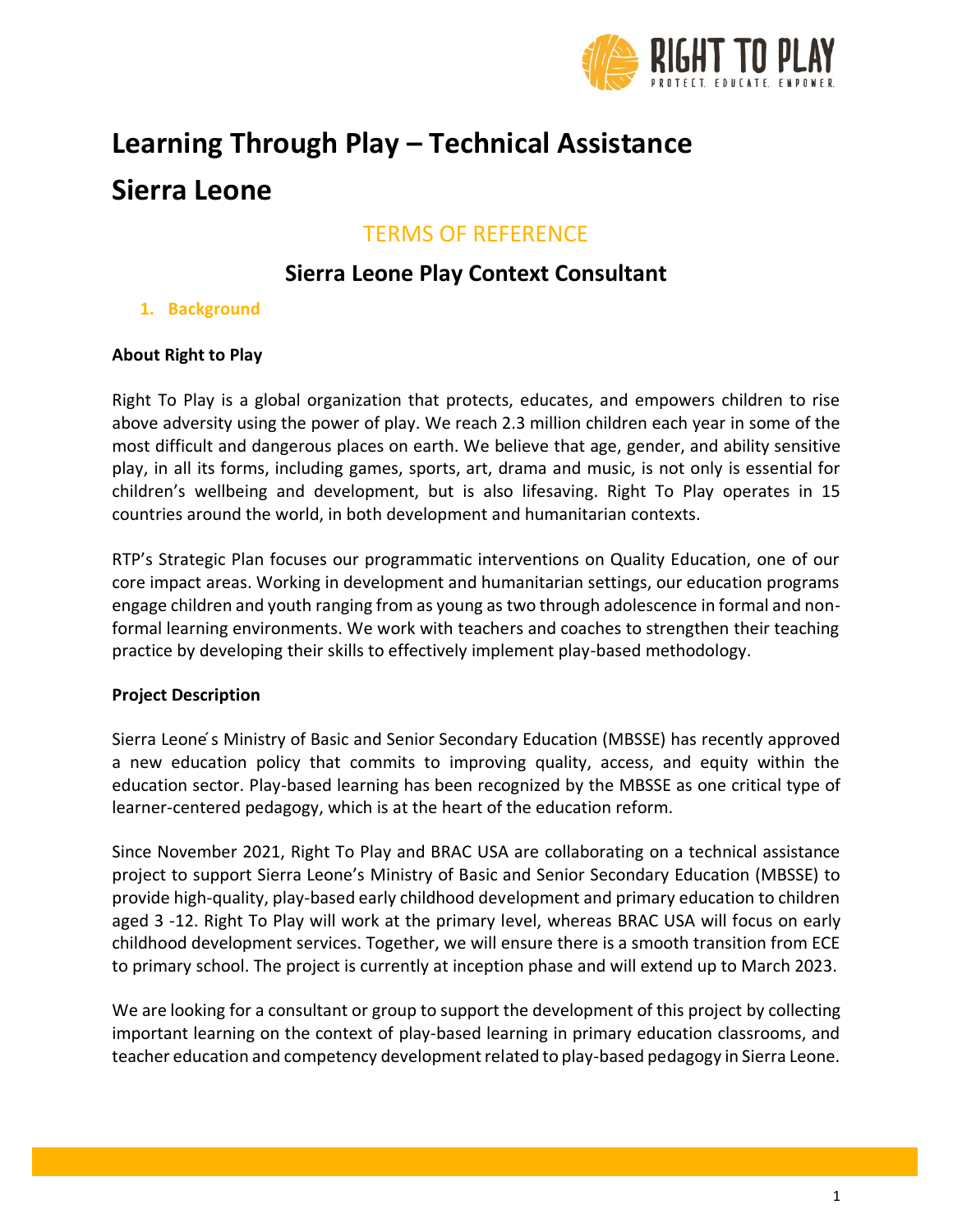

#### **2. Scope of Work**

The successful applicant or group will work with Right to Play to:

- I. Conduct a **play context analysis** to inform Right To Play's technical assistance approach in Sierra Leone. The study will take place between May and June 2022. It aims to understand the state of play in primary level educational contexts, and local conceptualizations of play and Play-based learning to appropriately align the scope of work to contextual and cultural realities. The main responsibility includes:
	- a. Design and implementation of qualitative research with support from Right To Play and local partners. Some support may also be provided by BRAC.

In addition to the above, support from the consultant will be sought for the following:

- Coordinate with the Play-based Primary Education Advisor within MBSSE and leverage from their learnings and relationships.
- Support the development of partnerships across Early Childhood and Primary basic education departments.

The consultant/group will work closely with Right to Play's Play Specialist, who will oversee the successful implementation of the play context analysis. Some communication with the Monitoring, Evaluation, & Learning Manager will be required. The successful applicant will also work closely with BRAC colleagues based in the MBSSE and in the BRAC Sierra Leone office.

#### **2.1 Deliverables**

- Qualitative research study of local play practices, including:
	- o Government and non-Government schools, and community contexts
	- o Mapping of relevant schools and stakeholders
	- o Video and photo data collection
	- o Interview with relevant stakeholders, including children
	- o Translation & transcription of data, thematic analysis of data
	- $\circ$  Identifying alignment of observed local play practices with empirically validated teacher competencies and Sierra Leone Teacher Service Commission identified teacher competencies

As this technical assistance project is still in its beginning stages, the scope of work outlined in these terms of reference is not exhaustive. Right To Play may review and/or revise the scope of work within limits to identify areas for collaboration with the consultant/group and enhance achievement of the organizational mission and project goals.

## **2.2 Location of Work:**

The consultant/group will be based in Freetown, Sierra Leone, and will be expected to travel to other districts to fulfil requirements of deliverables.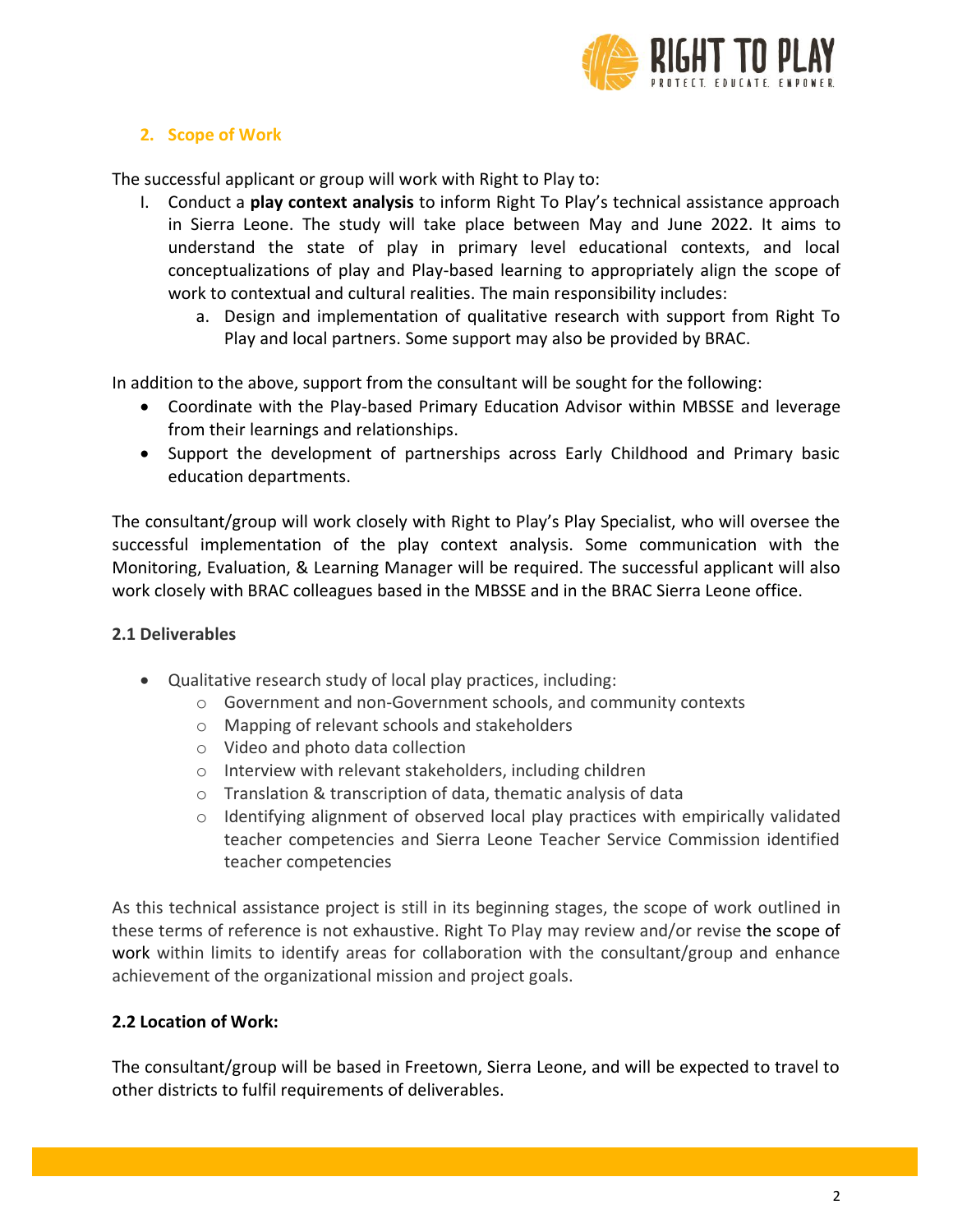

# **2.3 Timeline:**

This position will begin in May 2022 up to June 2022, with the option to renew.

#### **3. Responsibility and Liability of Right To Play**

Right To Play will be responsible for:

- Coordinating with relevant team members within Right To Play and with key stakeholders in Sierra Leone, including organizing relevant meetings.
- Review and feedback on previously mentioned activities and deliverables.
- Providing all relevant Right To Play play-based learning approach onboarding and resources to support activities.

## **4. Reporting Line and Logistics**

- The consultant/group will report to the Play Specialist who will coordinate communications with other relevant team members, when appropriate.
- The Global Lead, Technical Assistance at Right To Play and the Play-based Primary Education Advisor within the MBSSE will also play an advisory role in the planning, development and roll out of the context and learning research activities.
- The consultant/group and the relevant Right To Play staff will meet as per to-be agreed timings, at various stages of the research processes.

## **5. Skills and Experience**

#### **5.1 Qualifications and Experience:**

- Bachelor's degree required. Master's Degree in Education, Development Studies,
	- or related area is strongly preferred.
- Experience partnering with I/NGOs and/or with government ministries of education, in Sierra Leone and West Africa and strongly preferred.
- Understanding and knowledge of the education system and context, with emphasis on primary level education, in Sierra Leone.
- Experience teaching primary education, working with children, an asset.
- Strong understanding of qualitative and related research methodologies.
- Understanding of and commitment to learning through play methodologies.

#### **5.2 Other skills and competencies**

- Effective communication, interpersonal, presentation and networking skills.
- Excellent written and oral English language, including demonstration of skills in writing, editing, and reporting.
- Strong critical and analytical thinking.
- Personal commitment, drive for results, efficiency, and flexibility.